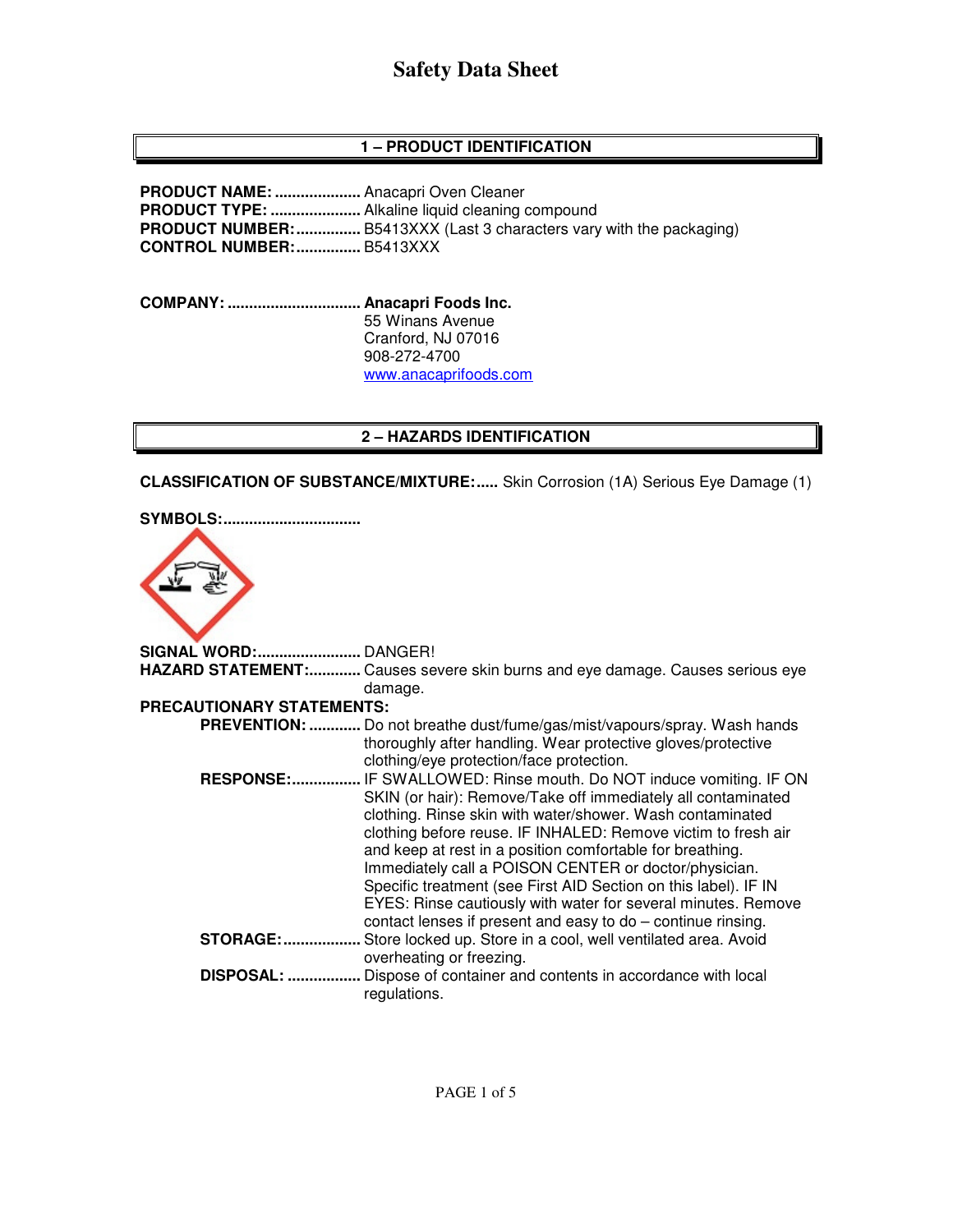#### **3 – COMPOSITION / INFORMATION ON INGREDIENTS**

Sodium Hydroxide

**INGREDIENT C.A.S. NUMBER**  Water 7732-18-5

Percentages of ingredients are being withheld as trade secret information. This information will be disclosed as necessary to authorized individuals

#### **4 – FIRST-AID MEASURES**

|                        | <b>BREATHING (INHALATION):</b> If victim shows signs of discomfort or irritation, remove to fresh<br>air. If symptoms persist, get immediate medical attention.                                                                             |
|------------------------|---------------------------------------------------------------------------------------------------------------------------------------------------------------------------------------------------------------------------------------------|
|                        | SWALLOWING (INGESTION): . DO NOT INDUCE VOMITING! Drink a large quantity of water or<br>milk. Do not attempt to give liquids to an unconscious person.<br>Get immediate medical attention!                                                  |
| $EYES:$                | Flush eyes with a large quantity of fresh water for at least 15<br>minutes. Apply ice compresses and GET IMMEDIATE<br>EMERGENCY MEDICAL ATTENTION by an eye specialist. It<br>may be necessary to take victim to a hospital emergency room. |
| <b>SKIN (DERMAL): </b> | Flush from skin and clothing with large amounts of fresh water. If<br>irritation persists, consult physician. Wash contaminated clothing<br>before wearing.                                                                                 |

#### **5 – FIRE-FIGHTING MEASURES**

|                                                        | <b>EXTINGUISHING MEDIA:</b> This product is non-flammable. Use extinguishing media suitable |  |
|--------------------------------------------------------|---------------------------------------------------------------------------------------------|--|
|                                                        | for materials already burning.                                                              |  |
|                                                        | <b>SPECIAL FIRE FIGHTING PROCEDURES: Firefighters working in areas where this</b>           |  |
|                                                        | product is present should be equipped with an approved, fully                               |  |
|                                                        | enclosed SCBA.                                                                              |  |
| <b>UNUSUAL FIRE AND EXPLOSION HAZARDS:</b> None known. |                                                                                             |  |

#### **6 – ACCIDENTAL RELEASE MEASURES**

**SPILL PROCEDURES: .............** Dike to prevent spillage into streams or sewer systems. Consult local, state and federal authorities. **WASTE DISPOSAL: .................** As recommended by local, state and federal authorities.

#### **7 – HANDLING and STORAGE**

**STORAGE: ................................** Store in a cool, well ventilated area. Avoid overheating or freezing.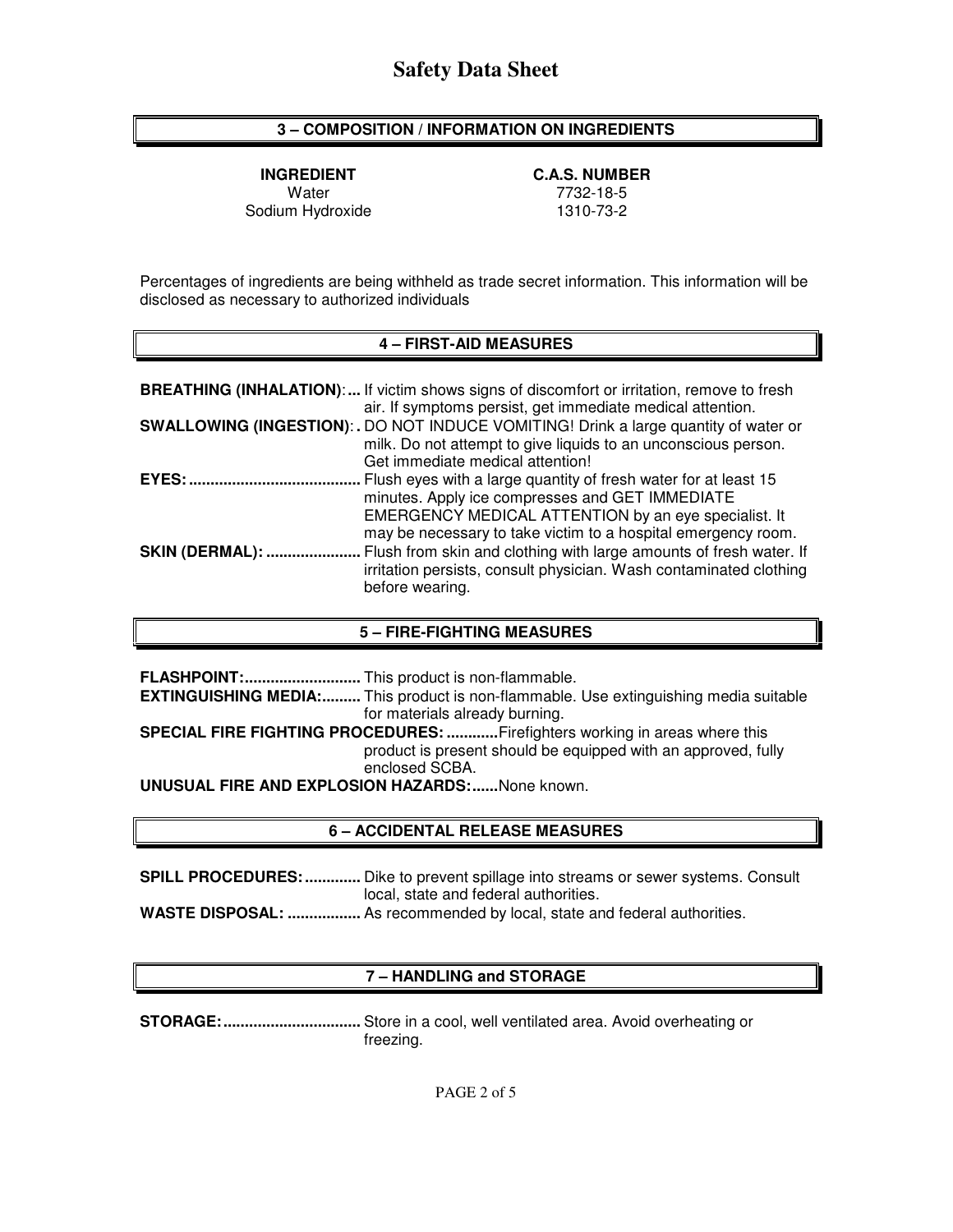**HANDLING: ...............................** Under normal use according to label instructions, special protection should not be necessary. Wear eye protection if product is likely to splash.Do not place this product in an unmarked container! Keep away from children! Spilled material is slippery.

### **8 – EXPOSURE CONTROLS / PERSONAL PROTECTION**

**RESPIRATORY PROTECTION:** Not usually needed in well-ventilated areas. If needed, use a NIOSH approved respirator.

**PROTECTIVE CLOTHING:.......** Nitrile or PVC gloves, and chemical splash goggles. Wear protective outerwear and boots when product is likely to splash. **ADDITIONAL MEASURES: ......** Under normal use according to label instructions, special protection should not be necessary. Wear eye protection if product is likely to splash.Do not place this product in an unmarked container! Keep away from children! Spilled material is slippery.

| <b>INGREDIENT</b> | <b>C.A.S. NUMBER</b> | PEL                   |
|-------------------|----------------------|-----------------------|
| Water             | 7732-18-5            | No limits established |
| Sodium Hydroxide  | 1310-73-2            | 2 mg/m3 ceiling       |

## **9 – PHYSICAL / CHEMICAL PROPERITES**

|                                            | APPEARANCE & ODOR:  Transparent liquid, slight solvent odor. |
|--------------------------------------------|--------------------------------------------------------------|
| ODOR THRESHOLD:  N/A                       |                                                              |
|                                            |                                                              |
| MELTING POINT:  210 degrees F.             |                                                              |
| <b>FREEZING POINT:  N/A</b>                |                                                              |
| <b>BOILING POINT: 210 degrees F.</b>       |                                                              |
| <b>BOILING POINT RANGE: N/A</b>            |                                                              |
| FLASHPOINT: This product is non-flammable. |                                                              |
| EVAPORATION RATE: N/A                      |                                                              |
| FLAMMABILITY (solid/gas): N/A              |                                                              |
| EXPLOSION LIMITS:  N/A                     |                                                              |
| VAPOR PRESSURE:  N/A                       |                                                              |
| VAPOR DENSITY (AIR=1): Greater than 1.     |                                                              |
| SPECIFIC GRAVITY:  Greater than 1.         |                                                              |
| SOLUBILITY IN WATER:  Completely soluble.  |                                                              |
| <b>PARTITION COEFFICIENT:  N/A</b>         |                                                              |
|                                            |                                                              |
|                                            |                                                              |
| VISCOSITY:  Water thin                     |                                                              |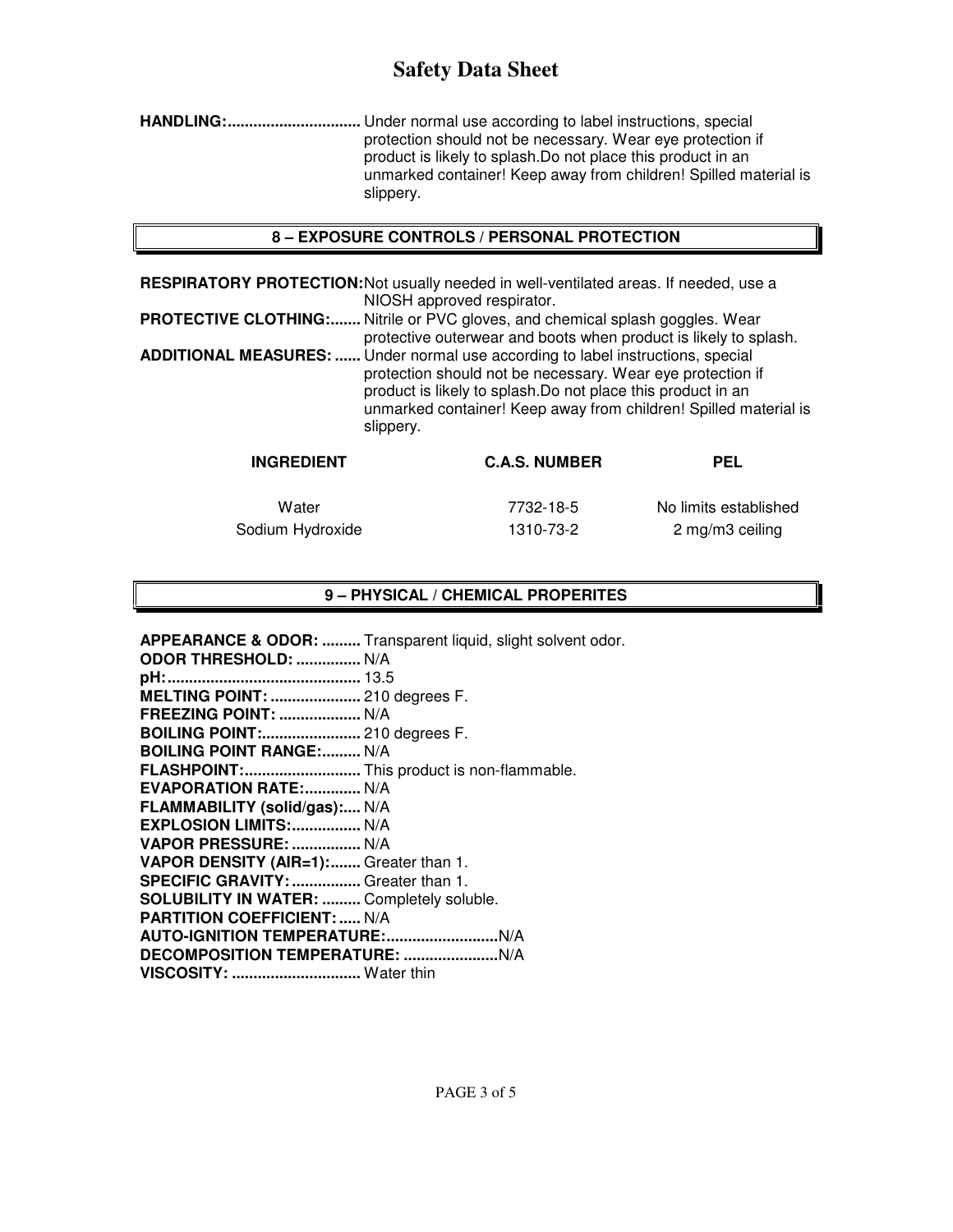## **10 – STABILITY and REACTIVITY**

**STABILITY: ...............................** Stable under normal conditions. **HAZARDOUS DECOMP.: .........** This product not known to polymerize. **INCOMPATIBILITY: ..................** Do not mix with acids or other detergents.

## **11 – TOXICOLOGICAL INFORMATION**

**ROUTE(S) OF ENTRY: .............** Ingestion. Not likely to be inhaled in dangerous amounts. **LISTED CARCINOGEN: ...........** None over 0.1%. **MEDICAL CONDITION AGGRAVATED: ..................** May aggravate pre-existing dermatitis. **INHALATION: ............................** Not likely to be inhaled in hazardous amounts. Maintain adequate ventilation in the work area. **INGESTION: ..............................** This material can cause burns and serious damage to any exposed body parts. **EYES: ........................................** Undiluted product will cause burns or eye irritation, or possibly blindness. **SKIN (DERMAL): ......................** This product may cause burns or irritation if not removed from the skin. **ACUTE TOXICITY\* (ORAL):…… .............................** >5000 mg/kg **ACUTE TOXICITY\* (DERMAL):.. .............................** >5000 mg/kg **ACUTE TOXCITY\* (INHALATION):...............................>20,000 ppm V (Gas), >20 mg/l (Vapor), >5** mg/l (Dust)

**\***Determined using the additivity formula for mixtures (GHS Purple Book, 3.1.3.6)

### **12 – ECOLOGICAL INFORMATION**

## **ENVIRONMENTAL FATE AND DISTRIBUTION:** N/A

## **13 –DISPOSAL CONSIDERATIONS**

**WASTE DISPOSAL: .................** As recommended by local, state and federal authorities.

## **14 – TRANSPORTATION INFORMATION**

**PROPER SHIPPING NAME:.....** Compounds, Cleaning, Liquid (contains sodium hydroxide) **HAZARD CLASS: ......................** 8 **UN/NA NUMBER: .....................** NA 1760 **PACKAGING GROUP :............. III** 

#### **15 - REGULATIONS**

Contents of this MSDS comply with the OSHA Hazard Communication Standard 29CFR 1910.1200

PAGE 4 of 5